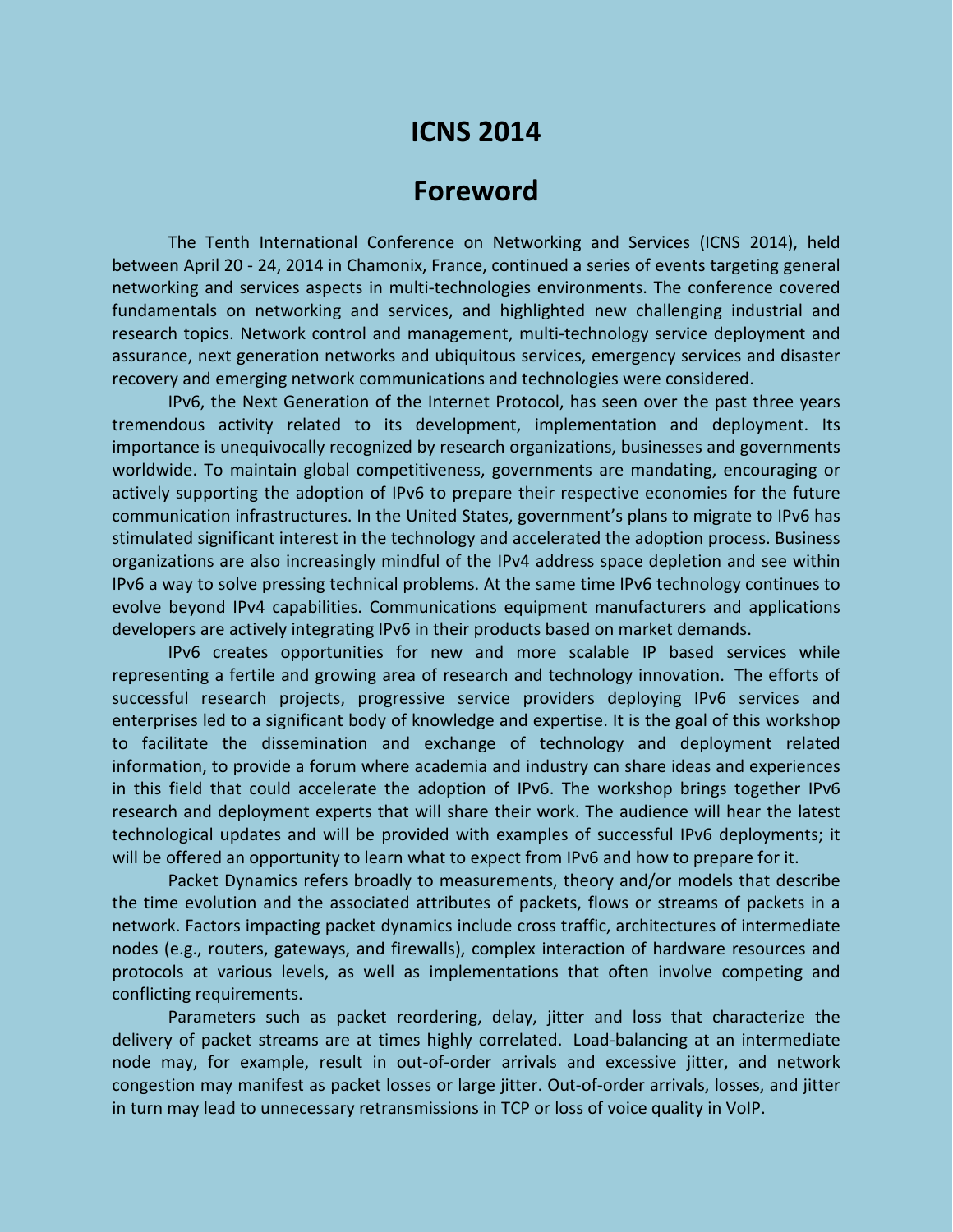With the growth of the Internet in size, speed and traffic volume, understanding the impact of underlying network resources and protocols on packet delivery and application performance has assumed a critical importance. Measurements and models explaining the variation and interdependence of delivery characteristics are crucial not only for efficient operation of networks and network diagnosis, but also for developing solutions for future networks.

Local and global scheduling and heavy resource sharing are main features carried by Grid networks. Grids offer a uniform interface to a distributed collection of heterogeneous computational, storage and network resources. Most current operational Grids are dedicated to a limited set of computationally and/or data intensive scientific problems.

Optical burst switching enables these features while offering the necessary network flexibility demanded by future Grid applications. Currently ongoing research and achievements refers to high performance and computability in Grid networks. However, the communication and computation mechanisms for Grid applications require further development, deployment and validation.

We take here the opportunity to warmly thank all the members of the ICNS 2014 Technical Program Committee, as well as the numerous reviewers. The creation of such a high quality conference program would not have been possible without their involvement. We also kindly thank all the authors who dedicated much of their time and efforts to contribute to ICNS 2014. We truly believe that, thanks to all these efforts, the final conference program consisted of top quality contributions.

Also, this event could not have been a reality without the support of many individuals, organizations, and sponsors. We are grateful to the members of the ICNS 2014 organizing committee for their help in handling the logistics and for their work to make this professional meeting a success.

We hope that ICNS 2014 was a successful international forum for the exchange of ideas and results between academia and industry and for the promotion of progress in the fields of networking and services.

We are convinced that the participants found the event useful and communications very open. We also hope the attendees enjoyed the charm of Chamonix, France.

#### **ICNS 2014 Chairs:**

#### **ICNS Advisory Chairs**

Pedro Andrés Aranda Gutiérrez, Telefónica I+D - Madrid, Spain Carlos Becker Westphall, Federal University of Santa Catarina, Brazil Eugen Borcoci, University 'Politehnica' Bucharest, Romania Jaime Lloret Mauri, Polytechnic University of Valencia, Spain Sathiamoorthy Manoharan, University of Auckland, New Zealand Yoshiaki Taniguchi, Osaka University, Japan Go Hasegawa, Osaka University, Japan Abdulrahman Yarali, Murray State University, USA Emmanuel Bertin, Orange Labs, France Steffen Fries, Siemens, Germany